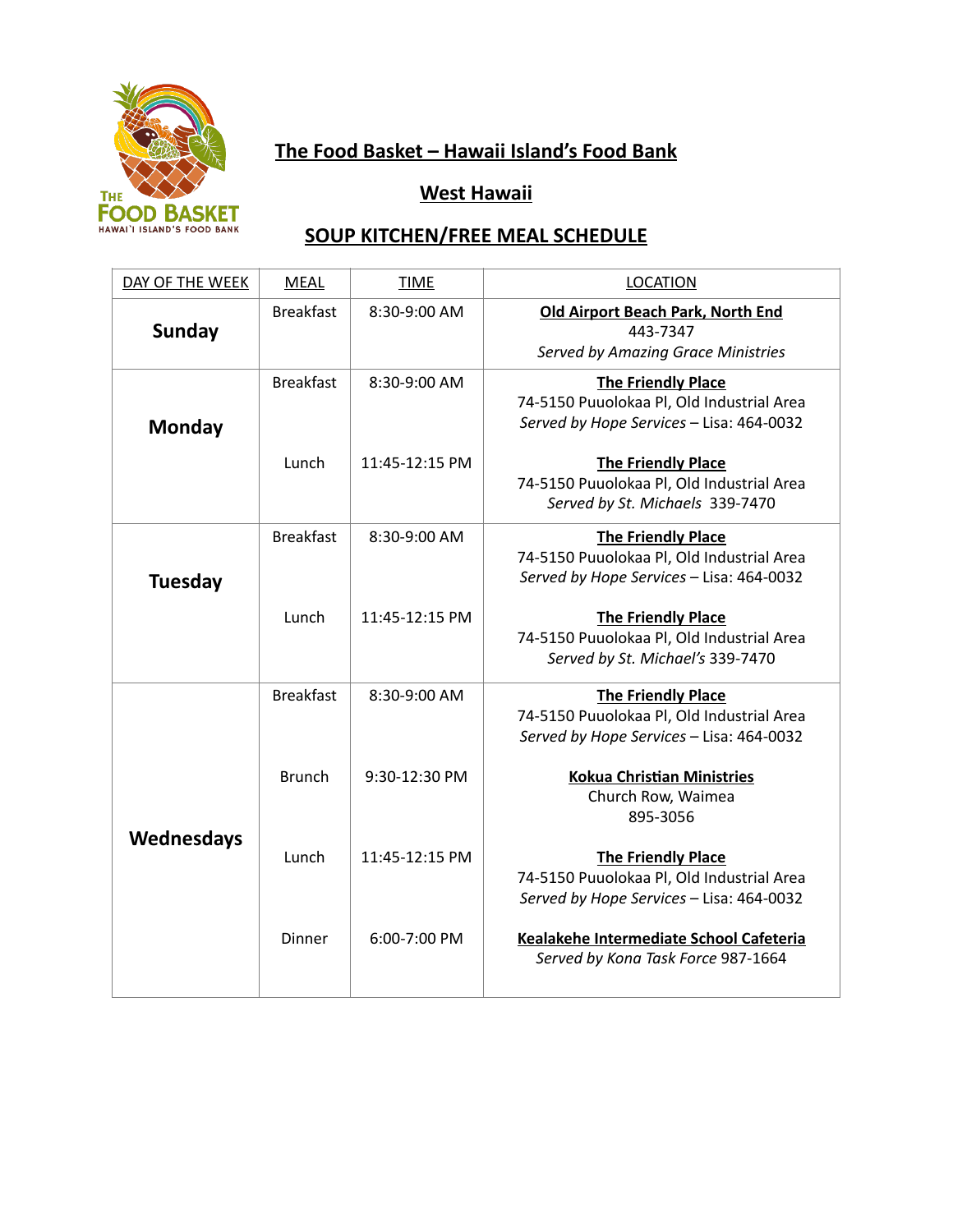

| <b>D'S FOOD BANK</b> | <b>Breakfast</b> | $8:30-9:00$ AM | <b>The Friendly Place</b><br>74-5150 Puuolokaa Pl, Old Industrial Area<br>Served by Hope Services - Lisa: 464-0032 |
|----------------------|------------------|----------------|--------------------------------------------------------------------------------------------------------------------|
| <b>Thursdays</b>     | Lunch            | 11:45-12:15 PM | <b>The Friendly Place</b><br>74-5150 Puuolokaa Pl, Old Industrial Area<br>Served by Living Stones Church 326-7720  |

|                              | <b>Dinner</b>    | 4:30-5:30 PM   | <b>Bible First Mission Church</b><br>Captain Cook - by mile marker 109<br>Davalyn 425-238-7582<br>Last Thursday of the month                   |
|------------------------------|------------------|----------------|------------------------------------------------------------------------------------------------------------------------------------------------|
| <b>Thursday</b><br>Continued |                  | 4:30-6:30 PM   | St. James - Waimea<br>65-1237 Kawaihae Rd, Waimea<br>Every Thursday night                                                                      |
|                              | 5:00 PM          |                | <b>The Friendly Place</b><br>74-5150 Puuolokaa Pl, Old Industrial Area<br>Served by Franciscans of St. Michael's<br>Last Thursday of the month |
|                              |                  | 6:00 PM        | <b>The Friendly Place</b><br>74-5150 Puuolokaa Pl, Old Industrial Area<br>Served by Kona Salvation Army                                        |
|                              | <b>Breakfast</b> | 8:30-9:00 AM   | <b>The Friendly Place</b><br>74-5150 Puuolokaa Pl, Old Industrial Area<br>Served by Hope Services - Lisa: 464-0032                             |
| <b>Friday</b>                | Lunch            | 11:45-12:15 PM | <b>The Friendly Place</b><br>74-5150 Puuolokaa Pl, Old Industrial Area<br>Served by Hope Services - Lisa: 464-0032                             |
|                              | Dinner           | 3:30-6:00 PM   | Honoka'a Hongwanji<br>Every Friday<br><b>South Kona Assembly of God</b>                                                                        |
|                              |                  | 5:00-6:00 PM   | Honaunau - 930-6231<br>3rd Friday of the month                                                                                                 |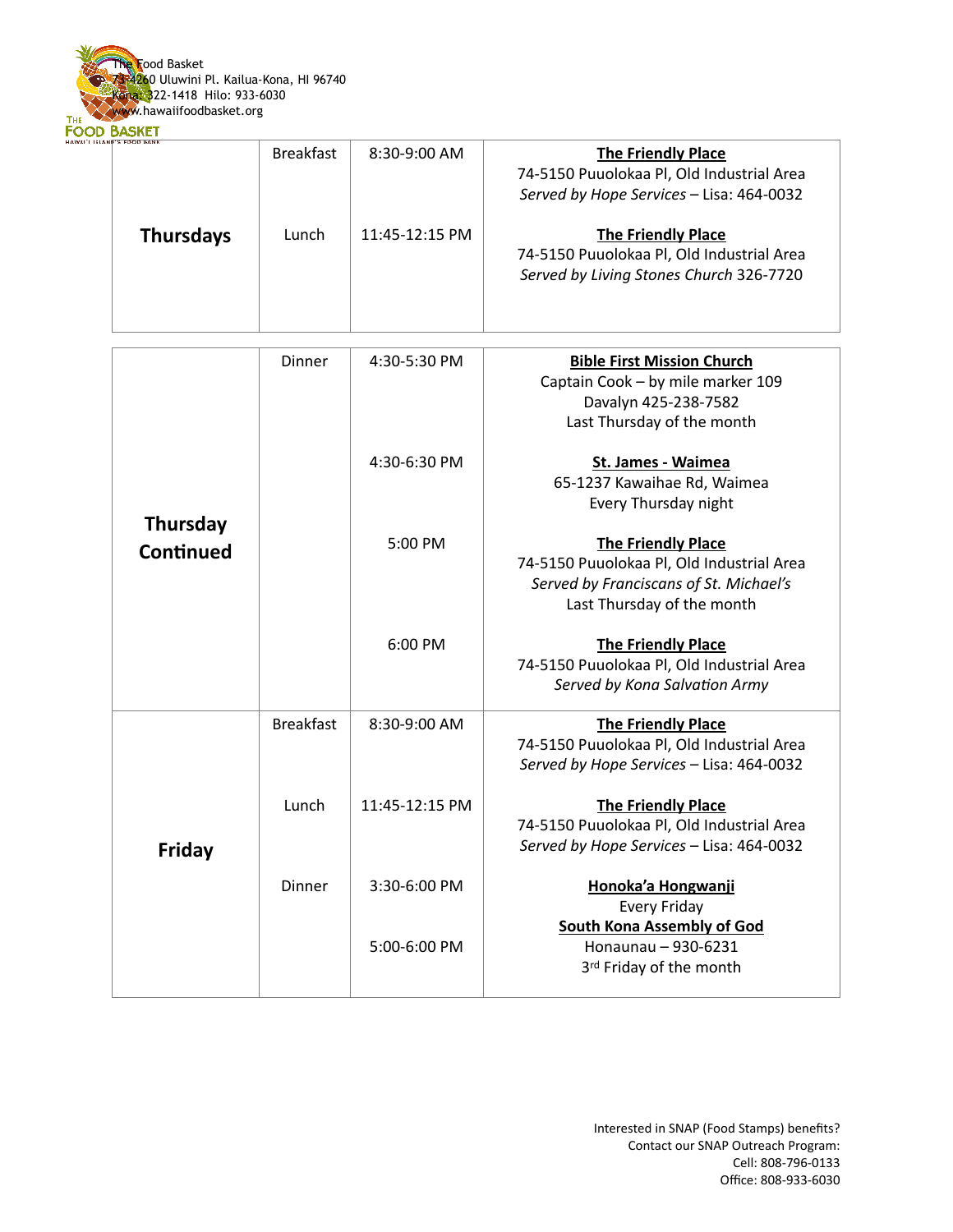

| Saturday | Lunch  | $10:00-2:00$ PM | <b>St. Jude's Episcopal Church</b><br>Ocean View - 939-7000                                           |
|----------|--------|-----------------|-------------------------------------------------------------------------------------------------------|
|          |        | 11:00-12:30 PM  | <b>St. Augustine's Episcopal Church</b><br>Kapaau - 889-5390<br>4 <sup>th</sup> Saturday of the month |
|          | Dinner | $6:00$ PM       | <b>The Friendly Place</b>                                                                             |
|          |        |                 |                                                                                                       |
|          |        |                 | 74-5150 Puuolokaa Pl, Old Industrial Area                                                             |
|          |        |                 | Served by Rotary Club of Kona                                                                         |
|          |        |                 |                                                                                                       |

#### **KONA/OCEANVIEW FOOD PANTRIES**

| DAY OF THE WEEK | <u>TIME</u>      | LOCATION                                                                                                                               | <b>CONTACT</b> |
|-----------------|------------------|----------------------------------------------------------------------------------------------------------------------------------------|----------------|
| Tuesday         | 11:00-1:00 PM    | <b>Kau Food Pantry - Oceanview</b><br>St. Jude's Episcopalian Church<br>Last Tuesday of the month                                      | 319-8333       |
|                 | 11:00-1:00 PM    | Salvation Army - Kailua Kona<br>Top of Hamburger Hill<br>Can get 2x per month                                                          | 326-2330       |
| Wednesday       | $9:00 - 9:45$ AM | <b>Immaculate Conception Church</b><br>Holualoa – below Holualoa School<br>served by St. Michael's<br>2nd & 4th Wednesday of the month | 326-7771       |
|                 | 10:00-11:00 AM   | <b>Kona Gospel Chapel</b><br>81-1037 Nani Kapuna Pl<br>Kealakekua - behind Amer. Savings<br>Last Wednesday of the month                | 323-3110       |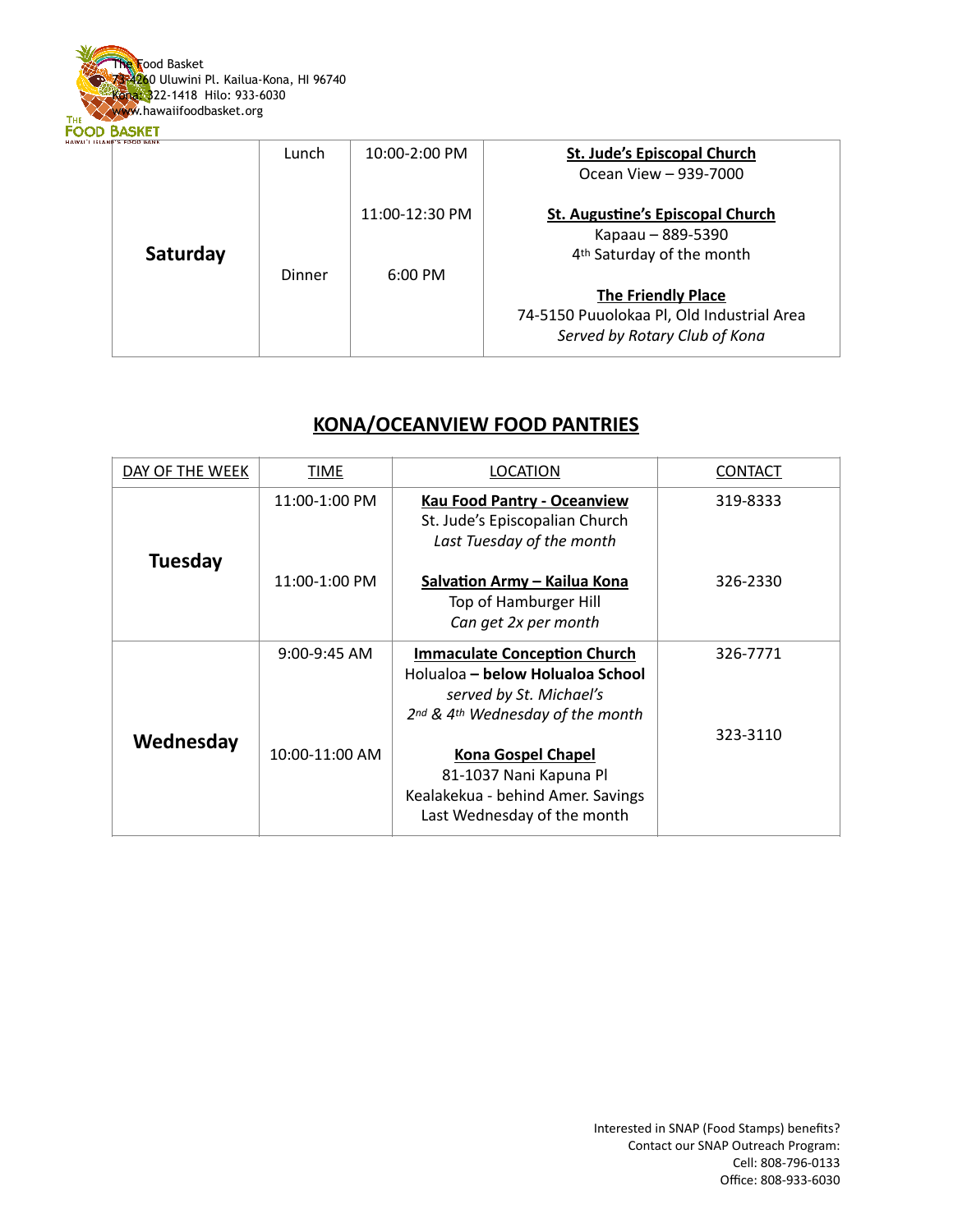

|                 | 9:00-11:00 AM | <b>Sacred Hearts Naalehu</b><br>95-558 Mamalahoa Hwy.<br>2nd & 4th Thursday of the month                                 | 928-8208                                 |
|-----------------|---------------|--------------------------------------------------------------------------------------------------------------------------|------------------------------------------|
|                 | 11:00-1:00 PM | <b>Salvation Army - Kailua Kona</b><br>Top of Hamburger Hill<br>Can get 2x per month                                     | 326-2330                                 |
| <b>Thursday</b> | 4:00-5:30 PM  | <b>Bible First Mission Church</b><br>82-5976 Mamalahoa Hwy<br>Captain Cook<br>4 <sup>th</sup> Thursday of the month      | 435-238-7582<br><b>PLEASE CALL FIRST</b> |
|                 | 3:15-4:15 PM  | Na Kahua Hale O Ulu Wini<br>73-4180 Ulu Wini Pl. Kailua Kona<br>The Hawaii Rise Foundation<br>Last Thursday of the month | Toni<br>319-2367                         |
|                 | 9:00-10:00 AM | <b>St. Benedict Church Capt. Cook</b><br>84-5140 Painted Church Rd<br>2nd & 4th Friday                                   | 328-2227                                 |
| <b>Friday</b>   | 9:30-11:00 AM | <b>Kamakana Housing</b><br>1 <sup>th</sup> Friday                                                                        | 345-4428                                 |
|                 | 5:00-6:00 PM  | <b>South Kona Assembly of God</b><br>Honaunau                                                                            | 328-9139                                 |

### **HAMAKUA/WAIMEA/KOHALA FOOD PANTRIES**

| DAY OF THE WEEK | <b>TIME</b>           | LOCATION                                                                                        | <b>CONTACT</b> |
|-----------------|-----------------------|-------------------------------------------------------------------------------------------------|----------------|
|                 | $8:00-10:00$ AM       | <b>Sacred Hearts - Hawi</b><br>55-3374 Akoni Hwy. Hawi<br>Tuesday <b>after</b> the 3rd Saturday | 889-5398       |
| <b>Tuesday</b>  | $9:00-11:00$ AM       | <b>Annunciation Church</b><br>65-1235 Kawaihae Rd. Kamuela<br>Please call for more info         | 887-1220       |
|                 | $9:00$ AM-12:00<br>PM | <b>Honokaa Salvation Army</b><br>Every Wednesday                                                | 775-7346       |
| Wednesday       | 9:30 AM-12:30<br>PM.  | <b>Kokua Christian Ministries</b><br>Church Row, Waimea<br>Every Wednesday                      | 895-3056       |